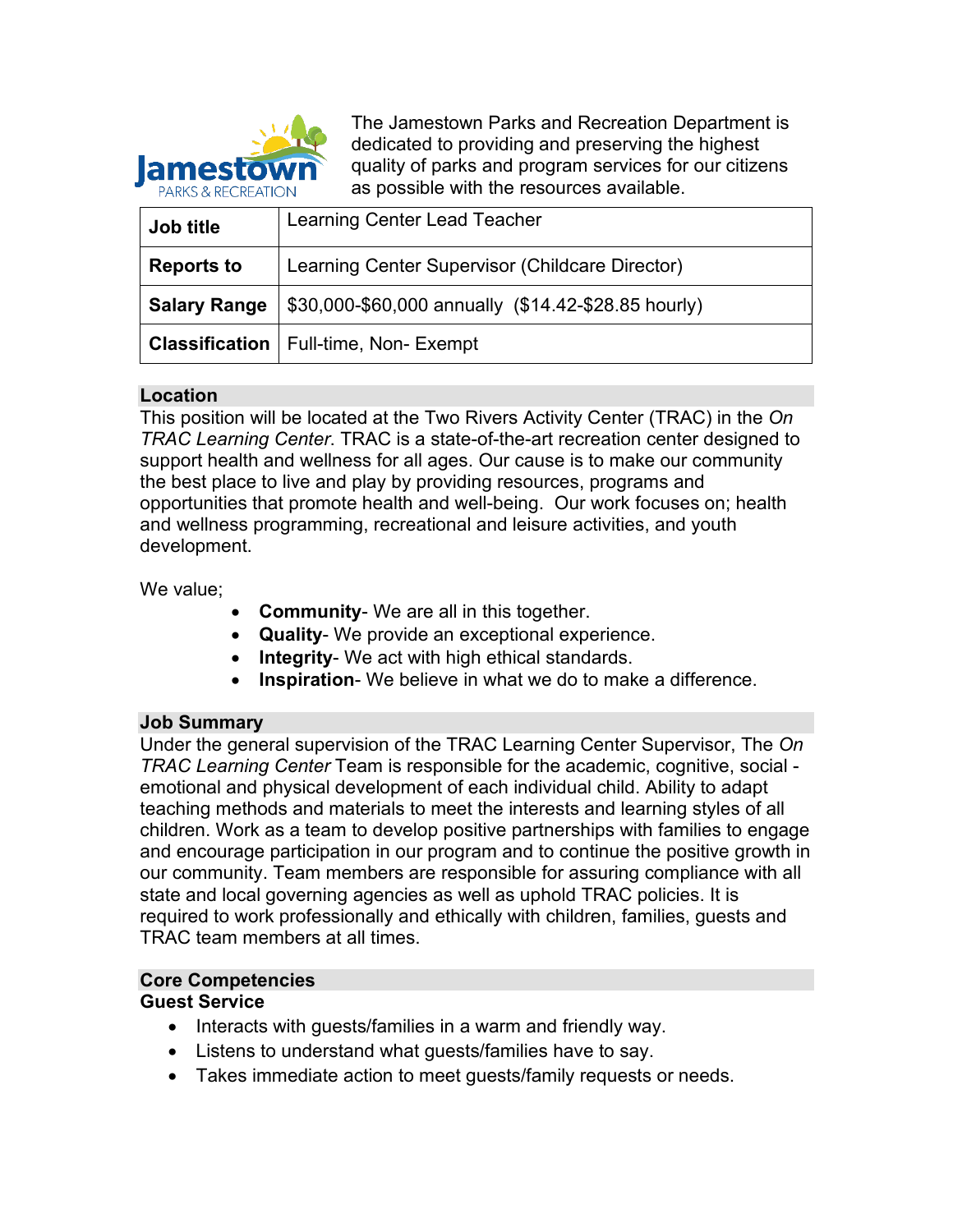# **Safety**

- Recognizes safety hazards and takes corrective action; seeking assistance when needed.
- Demonstrates knowledge of operational policies and procedures.
- Performs work safely, without causing harm or risk to self, others or property.

## **Mission and Values**

- Demonstrates personal commitment to the Mission and Values of Jamestown Parks and Recreation and Two Rivers Activity Center.
- Initiates collaboration with others outside of service area.
- Models accountability for learning by sharing knowledge and learning from others.
- Regular and predictable attendance is required.

# **Interpersonal/Communication/Relationships**

- Builds effective working relationships.
- Expresses appreciation to others for their work.
- Treats others with respect.

# **Equipment**

- Demonstrates skill in use of equipment relevant to position; verbalizes knowledge of appropriate safety procedures.
- Identifies equipment problems; seeks out appropriate person to make repairs, consistently informs appropriate person of problems encountered with repairs or calibration of equipment.

## **Essential Duties and Responsibilities**

- Strive for excellence daily for each child in our care.
- Implement and follow classroom schedules, routines, and lesson plans.
- Develop weekly plans, and implement age-appropriate curriculum (lesson plans) to nurture and stimulate all domains of the children's development.
- Maintain a developmentally appropriate classroom environment that reflects the children's learning and growth.
- Observe children to preform on-going developmental evaluations and address the individual needs of each child.
- Meet regularly with Teacher Aid to discuss the weekly plans and activities.
- Provide day-to-day support and guidance for Teacher Aid which would include implementing daily program plans, activities and discussing goals for children.
- Adhere to all cleaning and maintenance schedules.
- In accordance with our team philosophy, the person filling this position may occasionally be required to carry out or assist with other tasks in addition to the duties listed.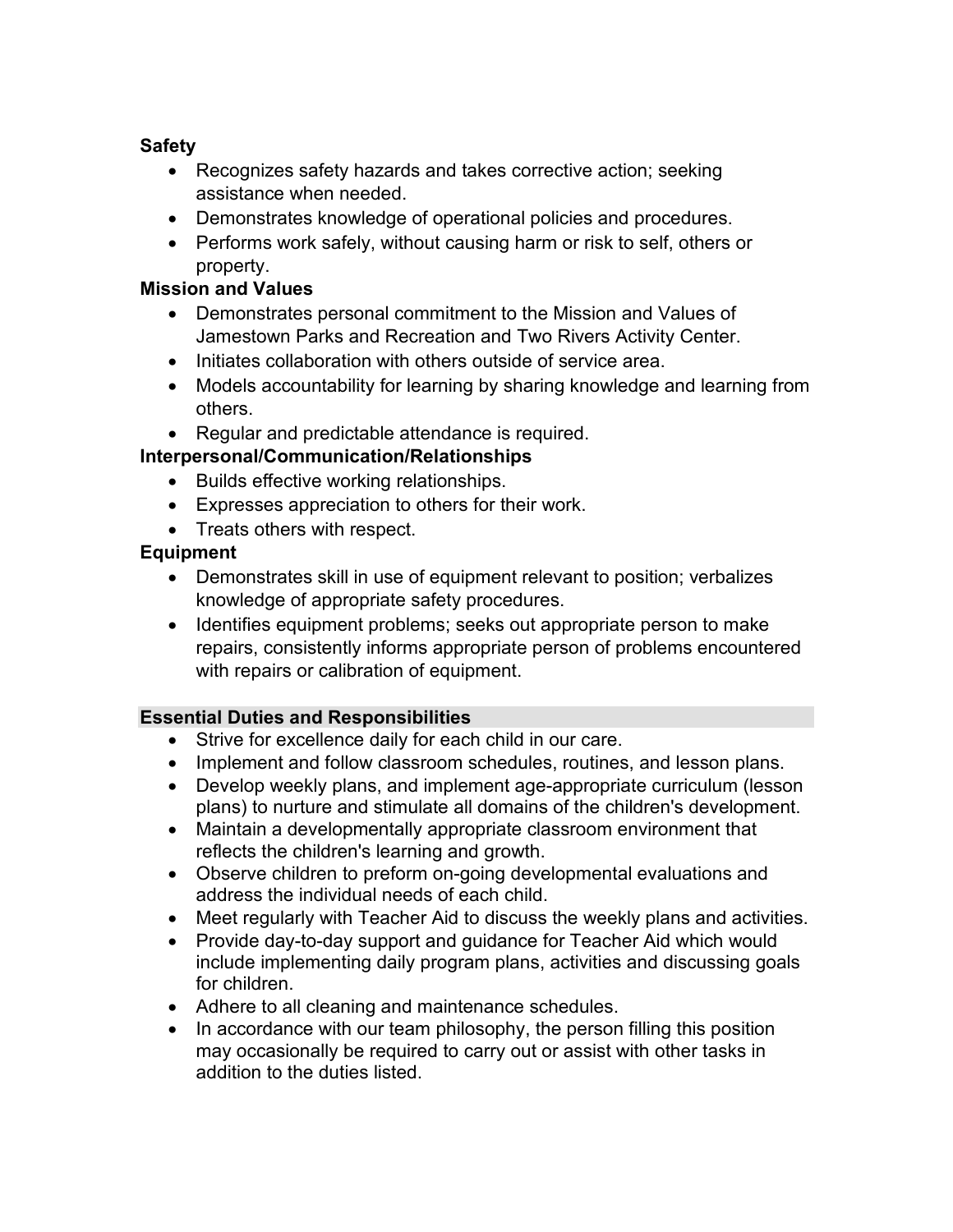## **Qualifications**

#### **Education:**

- High school diploma or equivalent required.
- Preferred degree/course work in early childhood education, elementary education, child development or similar field.
- Successful completion of an approved basic child care course within the first 3 months of employment.
- CPR and First Aid Certification (will provide course).

### **Experience:**

- Early Childhood Development knowledge and experience.
- Good communication, problem solving, and priority setting skills as well as maintaining an overall positive and professional attitude / disposition.
- Ability to make decisions on behalf of children and protect their well-being.
- Ability to effectively carry out plans, organize and implement educational activities.
- Must be able to manage confidential information.
- All employees, regardless of position, serve as role models for children and adolescents at TRAC. Therefore, each employee must at all times be emotionally stable and able to function effectively with children, adolescents and adults. The staff must be able to demonstrate appropriate daily behavior, appropriate expression of emotions, as well as appropriate role modeling. Hostility, aggression and unnecessary or inappropriate physical actions as well as inappropriate emotional expression are not acceptable.

## **Working conditions**

This position will require the attendance at regular team meetings, trainings and special planned events. If the child programing or activities are located in other areas of the TRAC facility as well as outdoors, or off site, all responsibilities as stated in your job description apply. You may be asked to work evenings, weekends, extended shifts and outdoors during all seasons of the year.

All applicants will be subject to a criminal background check.

#### **Physical requirements**

The work environment characteristics described here are representative of those an employee encounters while performing the essential functions of this job. Reasonable accommodations may be made to enable individuals with disabilities to perform the essential functions.

While performing the duties of this job, this employee is frequently required to use fine motor skills to operate a computer, keyboard, and mouse and must sit, stand, walk, crouch, bend, squat and kneel. Employee must be able to move